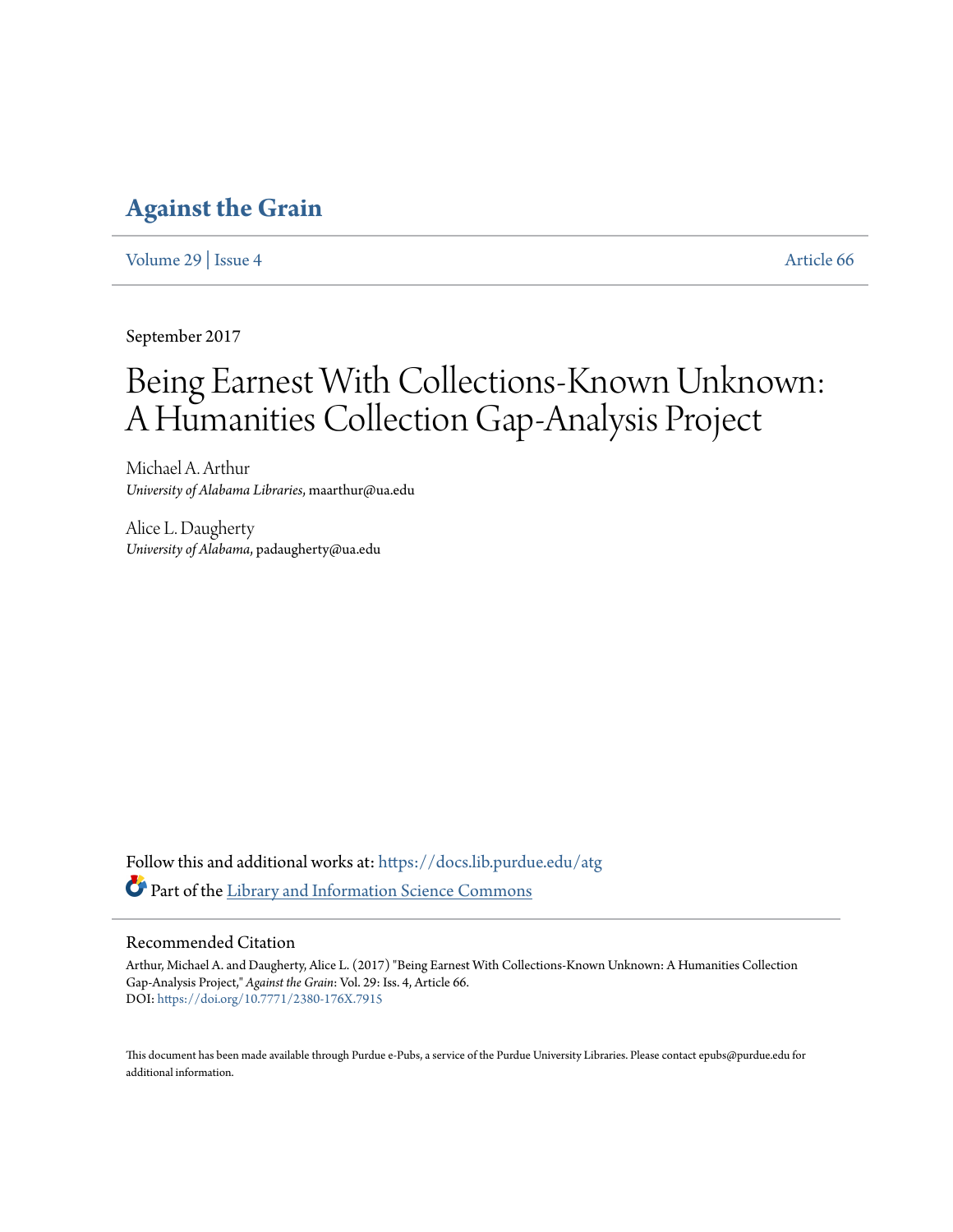

by **Alice L. Daugherty** (Coordinator of Acquisitions & Electronic Resources, The University of Alabama)  $\langle$ padaugherty@ua.edu>

Column Editor: **Michael A. Arthur** (Associate Professor, Head, Resource Acquisition & Discovery, The University of Alabama Libraries, Box 870266, Tuscaloosa, AL 35487; Phone: 205-348-1493; Fax: 205-348-6358) <maarthur@ua.edu>

*Column Editor's Note: In this month's edition of Being Earnest with Collections, I have asked my new colleague Alice Daugherty to talk about an important project she participated in while still at Louisiana State University. We are pleased that Alice joined us at The University of Alabama on June 1, 2017. I was intrigued about the project to explore ways to address gaps in the humanities collection that developed because of fluctuations in the materials budget. Her article highlights the initial planning, challenges and best practices that developed during the project. Librarians planning to explore ways to close collection gaps will find her article enlightening and may find the information helpful in setting policies, priorities and procedures. — MA*

#### **Brief Explanation**

**The Louisiana State University Libraries (LSU Libraries)** consists of the main library, Middleton, and special collections housed in Hill Memorial Library. Subject liaisons work in both locations with the responsibility of building monographic collections for curricular and research activities of the university community. Similar to many academic libraries, each budgetary cycle **LSU Libraries** allocates money to disciplines or program areas, and the corresponding liaison librarians use their expertise to select monographic purchases. In addition to liaison-selected monographs, there are a minimal number of monographs ingested into the collection through approval plans, which focus on children's awards books, faculty publications, and items focused on Louisiana. In summer 2014, a new dean onboarded and ushered in a new collections philosophy; **LSU Libraries** ceased its demand-driven acquisition plan and turned its monographic purchasing focus on large eBook packages. Accordingly, eBook packages must meet the following set criteria: (1) eBooks must be DRM-free, (2) eBooks must allow for an unlimited amount of simultaneous users, and (3) eBooks must provide perpetual access. Many of the initial large eBook packages purchased centered content around STEM disciplines. In the following paragraphs, the author hopes to provide a brief overview of a recently completed humanities' collection gap-analysis project at **LSU Libraries**. The reasons for initiating the project, the workflow, challenges, and best practices will be discussed.

Acquiring monographs through the liaison selection model, approval plans, and purchasing large eBook packages are effective processes for building collections; however, **LSU Libraries'** administration wanted to do more to focus on print materials and ensure research recommended and curricular supporting titles necessary to the collections were actually in the collection. **LSU Libraries** has endured years of university- and state-imposed spending freezes (FY10, FY11, FY12, FY14, and FY15). Librarians know if they do not encumber their title allocations quickly, they may lose their monographic allocations at the beginning or midpoint of the fiscal year (or both). Even in fiscal year 2016, the **LSU Libraries** implemented a localized spending freeze for books and standing orders to stay within budget.

The budget situation is an ongoing challenge for **LSU Libraries'** administration and liaisons, and unfortunately important and critical titles slip through the cracks and go unpurchased. The **LSU Libraries'** administration was concerned that the annual recurring budgetary restrictions had created holes in collections. To address this problem, **LSU Libraries** launched a monographic gap-analysis of humanities' collections, which initiated from the library Dean's office.

#### **Project Overview**

Librarians in the collection development department worked with **Gobi Library Solutions** (formerly **YBP**) to examine five years of monographic acquisitions from nine of **LSU's**  thirteen flagship peer-institutions. Based on call-number ranges, **Gobi** provided extensive lists of titles **LSU** had not purchased, but which members within the select peer group had. **Gobi** required permissions from each peer-institution before sharing data, and **LSU** was unable to make contact with four of the institutions. In addition, **Gobi** anonymized all of the information, and **LSU** librarians did not know which institutions purchased which titles. The **Gobi** lists were helpful to most liaisons, but some selectors felt there was too much information and used the lists minimally, if at all.

There were six liaisons and nine disciplines involved in the project. The gap-analysis project had \$50,000 set aside for purchasing older, critical titles necessary to the collections. For comparative purposes, humanities firm order funds for the same areas were allocated \$81,000 in the same fiscal year. The head of collection development provided humanities' liaisons allocations for each discipline, which ranged from \$1,000 to \$9,000. For this project, liaisons did not

have permission to go over-budget and were advised to keep selection totals below allocation limits. Usually for annual purchases liaisons can extend a little over-budget and funds are moved to cover overages, but moving funds was not an option for this project. For logistical purposes, liaisons created project-specific, shared, discipline folders in **Gobi** to store title selections, and **Gobi** created a new fund code for the project so **LSU Libraries** could monitor expenditures and run title reports.

Staffing levels at **LSU Libraries** is at a minimum, and during the gap-analysis only one person had the authority to procure and pay for all print and electronic resources. Ordering extra materials identified from the gap-analysis added extra work to one person who was already overextended with multiple duties. When administration requested the gap-analysis project, they appointed a librarian from the collection development department as project lead to design and manage oversight of the project for the liaisons, but no one had thought through the consequences of adding extra work to the one staff member already handling all the procurement and access issues for the entire collections.

To ease the lone acquisitions staff member's duties, librarians were asked to place orders through **Gobi** when possible and to avoid selecting **Gobi** title records noted as "out of stock" or "out of print" or "not yet published." In addition, liaisons had to ensure **Gobi** title records were listed as "In Stock" with a last received date of July 2016 or later. If those criteria were met then those orders were placed through **Gobi**. A majority of the purchases went through **Gobi**, but if the liaisons wanted out-of-stock or out-of-print materials or foreign language items, the orders went through other vendors, such as **Amazon**, **Abe Books**, and **AMALIVRE**. Using other vendors creates more work for staff. In **Gobi** the title records are already selected and can be sent in large batch amounts for purchase. With other vendors, staff have to search for each title and ensure the result is the correct manifestation before purchase.

Staff checked each order title against the ILS staff client for duplications, because titles could have been duplicated within one of the large eBook packages, from a different vendor purchase, or from a gift collection. The title was only ordered if it was not already in the collections. For this reason, even though 828 titles were selected, only 810 were purchased. A few titles were already in the collection or

*continued on page 51*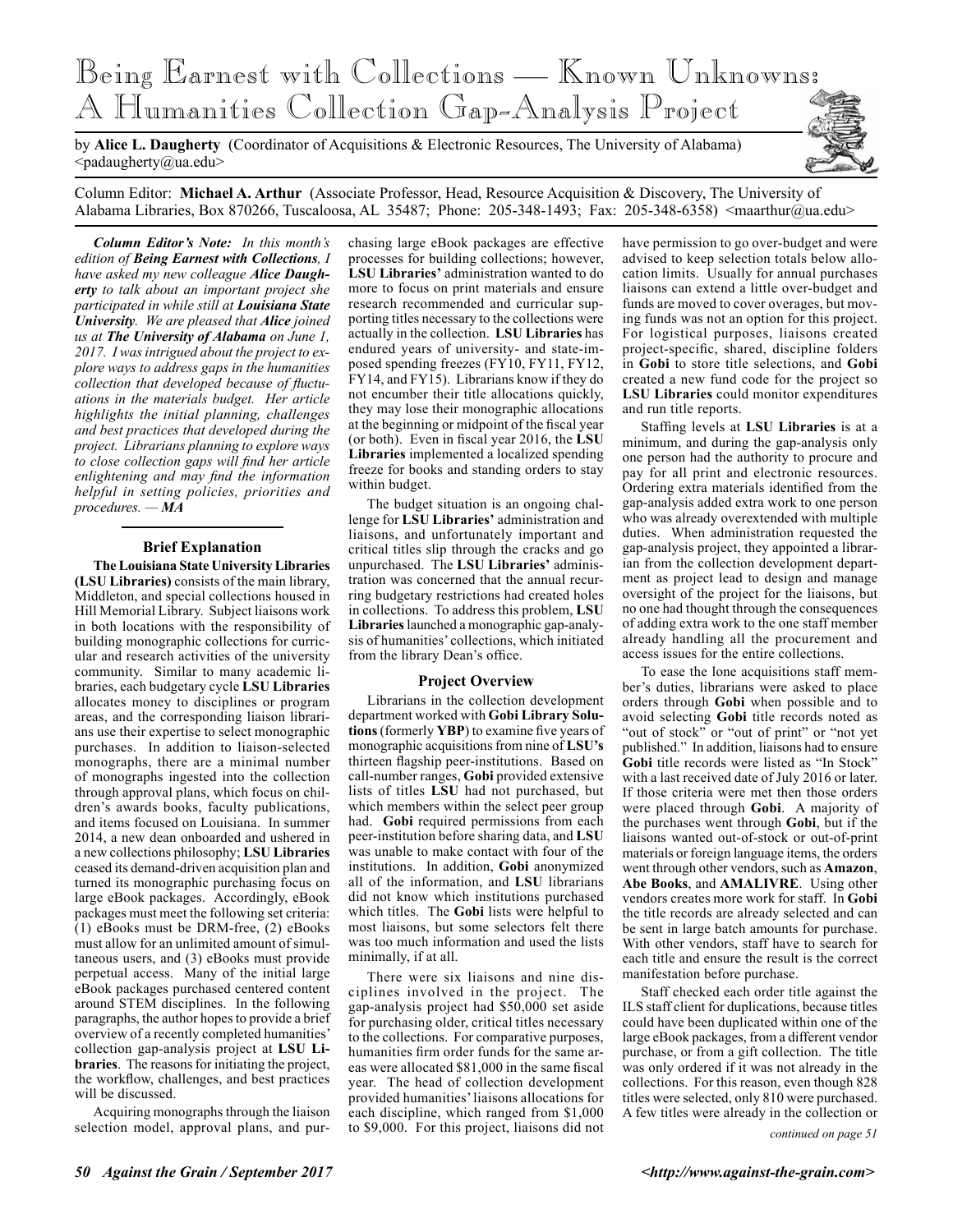#### **Being Earnest with Collections** *from page 50*

were not available. A breakdown of allocations and number of titles selected follows.

on supporting the overall research and curricular needs of the campus and strategizing to develop a long-lasting comprehensive collection reflecting the long-term value of university investments. The gap-analysis was an additional pathway to continue the

| LSU Libraries Gap Analysis FY2017 |                   |                                  |
|-----------------------------------|-------------------|----------------------------------|
| <b>Discipline</b>                 | <b>Allocation</b> | <b>Number of Titles Selected</b> |
| African American Studies          | \$5,000           | 111                              |
| Art & Design                      | \$9,000           | 134                              |
| English                           | \$1,000           | 31                               |
| <b>Film Studies</b>               | \$4,000           | 116                              |
| French                            | \$5,000           | 52                               |
| Foreign Languages & Literature    | \$5,000           | 51                               |
| History                           | \$8,000           | 125                              |
| Music                             | \$8,000           | 78                               |
| <b>Religious Studies</b>          | \$5,000           | 130                              |

The project began in April 2016. This allowed the project lead to use the summer months to work with **Gobi** and obtain the peer-purchase lists. A librarian in collection development used the summer and fall to analyze the humanities' circulation and report five-year trends to liaisons. Even though **Gobi** lists and circulation analyses were conducted for all of humanities, the initial focus of the project was only one discipline, art & design. After art & design proved to be successful, the other areas of humanities were folded into the project. Project allocations and instructions were sent to liaisons in the fall. During the fall and spring, liaisons evaluated all of their information and made selections. The deadline for the liaisons to put titles in the project's **Gobi** folders was March 1, 2017. Acquisitions complet-

ed all orders by mid-April with a shipping timeframe o May 2017 From concep to completion the gap-analysis took thirteen months.

meaningful and systematic development of the humanities' collections.

Liaisons framed their choices with the following two questions: (1) If **LSU Libraries** doesn't have this title in the collection, is the collection sub-standard? and (2) What is the most effective way to improve the collection with a small pool of money? Liaisons appreciated the chance to address collection weaknesses and wanted to make the best use of their unexpected opportunity. Some liaisons focused on call number ranges or areas where little systematic title selection had occurred on a regular basis. Other liaisons made title selections based on their knowledge of their departments' curriculum and research needs, interdisciplinary interests, and book reviews or spotlight lists.

|        | <b>Resources for Liaisons</b>   |                                     |  |
|--------|---------------------------------|-------------------------------------|--|
| g<br>f | Gobi Peer-Purchased Title Lists | <b>Circulation Analysis Reports</b> |  |
|        | <b>Faculty Suggestions</b>      | ILL "Essential" Title Requests      |  |
| t      | <b>Curriculum Maps</b>          | <b>Faculty Profiles</b>             |  |
| ι,     | <b>Choice Reviews</b>           | Gobi Spotlight Lists                |  |
|        | Knowledge of Publisher          | Areas of Collection Specialization  |  |

#### **Is it Essential to the Collection?**

Selecting titles for the humanities gap-analysis project shifted the mindset of selectors and provided a slightly different purpose in decision-making. Instead of usage data or evidence-based data, liaisons used their expertise and the expertise of other librarians at peer-institutions for purchasing decisions. At **LSU Libraries**, the liaisons curate and maintain collections with a focus

Weeks before the launch of the gap-analysis, all liaisons completed curriculum maps, which guided decision making and allowed liaisons to identify departmental or programmatic priorities. The curriculum maps included valuable information for decisions such as degree programs offered and course summaries. When creating the curriculum maps, liaisons also profiled individual faculty members taking note of specific research interests, publications, and teaching loads.

In addition, liaisons were able to use in-house interlibrary loan title lists as decision-making tools. **LSU Libraries'** customized interlibrary loan request form includes a drop down menu for faculty to indicate whether the requested title should be purchased — is it essential to the collection? Monthly ILL reports of title requests marked by faculty as "essential to the collection" are provided to liaisons for purchasing decisions. Also, liaisons were encouraged to seek faculty input and to set up meetings within the colleges or with individual faculty. As with many academic libraries, faculty suggestions have a higher priority and they can offer justification for specialized or esoteric resources. Most of the liaisons did receive title requests and input from the faculty.

#### **Project Challenges**

Some may wonder why **LSU Libraries** used **Gobi** to produce such extensive spreadsheets of peer purchases that ultimately proved cumbersome to liaisons trying to grasp the large amounts of data provided to them. Collection development librarians did look into different title analysis tools such as **OCLC's** WorldShare Analytics Evaluation, **Green-Glass**, or **Bowker's** Book Analysis System, but at **LSU Libraries**, justification for operations typically boils down to cost — there was not enough money.

Most of the liaisons work in public services, and the gap-analysis started too late in the fall and coincided with periods of heavy student and faculty needs. Most of the liaisons did not receive their allocations or instructions until November or December. The six liaisons and the one staff member overseeing acquisitions considered the project highly time-consuming and labor-intensive because workflow was condensed into January and February with a March 1, 2017 deadline to submit title selections.

Some liaisons began reviewing their **Gobi** lists in November 2016, but lists contained between 5,000 and 6,000 titles; liaisons needed more time for review and selection. Liaisons were unable to work on the gap-analysis project every day and the difficulty of ordering gap-analysis titles was compounded because expenditure of annual firm order funds had to continue during the same period, giving some liaisons a sizable amount of money to spend between regular collections and the gap project. For example, for fiscal year 2017, the liaison for French and foreign languages had close to \$25,000 to spend which was an increase of \$11,000 over prior yearly amounts.

*continued on page 52*

### **Stop, Look, Listen** *from page 49*

as opposed to supporting the models that some large publishers would like to see developed.

The case of OA books is an interesting one: Do preconceptions in the publishing

industry prevent innovation from happening? Does this make even a highly stable setting vulnerable to disruption by outside players? The developments over the coming twelve months will show whether the stakeholders in OA book publishing have learned their lessons from dysfunctional developments in the past. It will be particularly interesting to see

whether OA advocates find ways to unify the conversation across disciplines again — and whether publishers take the opportunity to reduce complexity by streamlining their offers in OA from multiple (books, journals, STM, HSS) to consolidated options.